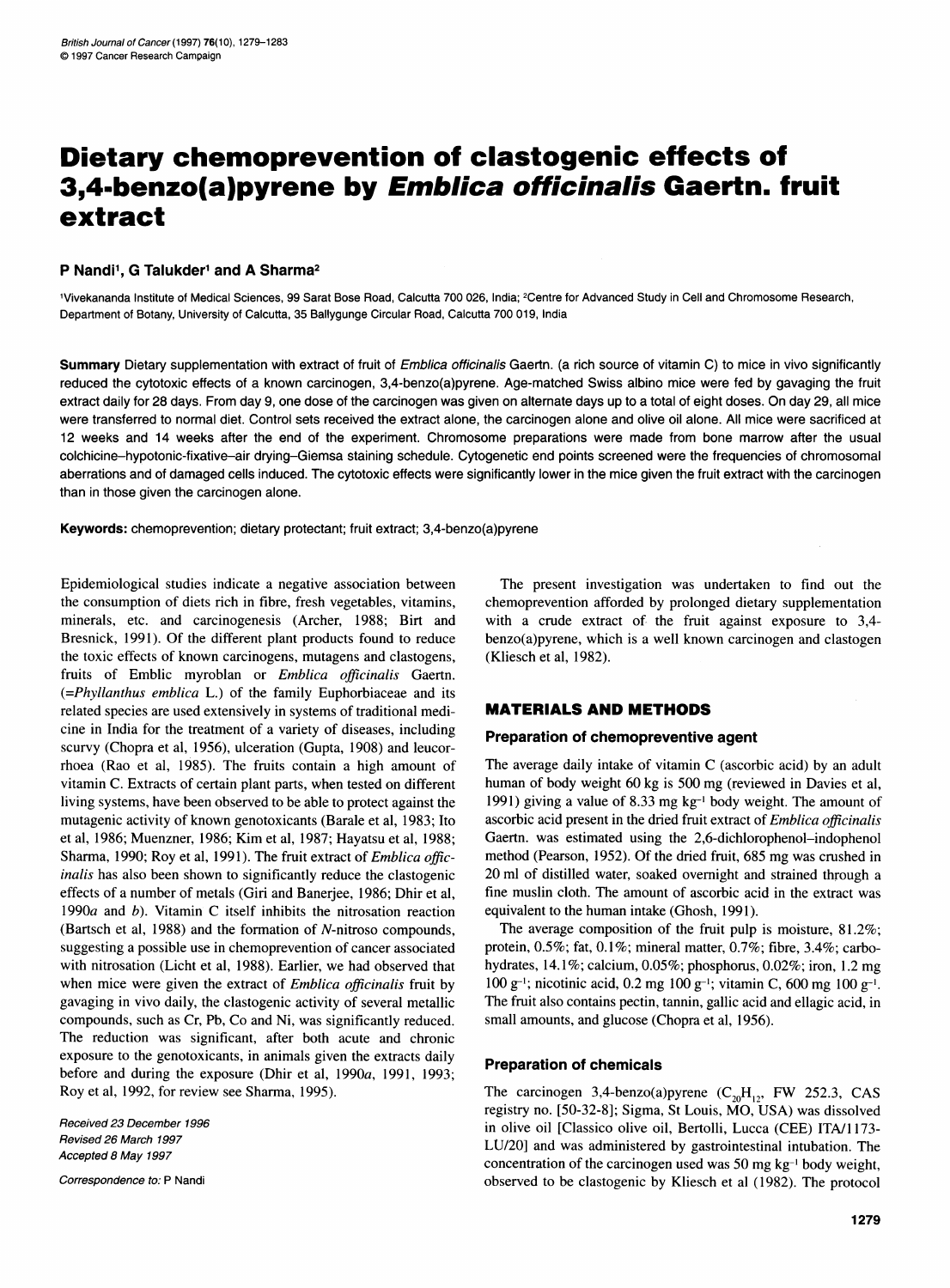Table 1 Experimental protocol to study the effects of myroblan fruit against the clastogenic activity induced by 3,4-benzo(a)pyrene at different durations

| <b>Sets</b><br><b>Duration</b><br>in weeks |    | <b>Treatments</b>              | Concentration<br>(mg kg <sup>-1</sup> body weight) | Dose and duration of treatment                                                                         |  |  |
|--------------------------------------------|----|--------------------------------|----------------------------------------------------|--------------------------------------------------------------------------------------------------------|--|--|
|                                            |    |                                |                                                    |                                                                                                        |  |  |
| 12                                         | 14 |                                |                                                    |                                                                                                        |  |  |
| A                                          | A' | Negative control               |                                                    | 28 Davs                                                                                                |  |  |
| в                                          | B' | Positive control               | 1.5                                                | Administered in a single dose by intraperitoneal injection                                             |  |  |
| с                                          | C  | Vehicle control                |                                                    | 17 Days (thrice weekly for eight doses)                                                                |  |  |
| D                                          | D' | Fruit extract alone            | 685                                                | 28 Davs                                                                                                |  |  |
| E                                          | E' | Fruit extract + benzo(a)pyrene | -                                                  | 28 Days (8 days alone + 17 days with benzo(a) pyrene thrice weekly for<br>eight doses $+3$ days alone) |  |  |
| F                                          | F′ | Benzo(a)pyrene alone           | 50                                                 | 17 Days (thrice weekly for eight doses)                                                                |  |  |

Negative control, distilled water; positive control, mitomycin C; vehicle control, olive oil; fruit extract, crude extract of Emblic myroblan (Emblica officinalis Gaertn.)

followed was that of Wattenberg (1979) for inhibiting benzo(a)pyrene-induced neoplasia in mice in vivo by naturally occurring compounds.

A positive control, mitomycin C (Sigma), was dissolved in double-distilled water at a concentration of  $1.5 \text{ mg kg}^{-1}$  body weight and was injected intraperitoneally to mice in a single dose 24 h before sacrifice to test the sensitivity of the assay (WHO, 1985).

#### Animals and maintenance

Laboratory-bred male Swiss albino mice (*Mus musculus*,  $2n = 40$ ), 6-8 weeks of age and weighing 25-30 g, were procured from the departmental animal house and maintained under standard laboratory conditions (temperature  $20 \pm 3$ °C, relative humidity  $50 \pm 15\%$  and photoperiod of 12 h). Commercial pellet diet (Hindustan Lever, India) and distilled water were given ad libitum.

#### Experimental procedure

The aqueous fruit extract of E. officinalis Gaertn. was fed daily by gavage to two sets of mice for 8 consecutive days. From day 9, mice of one set (Table 1, set E) were fed by gavaging 3,4 benzo(a)pyrene on altemate days. A total of eight doses was given at <sup>a</sup> concentration of <sup>5</sup> mg ml-' of olive oil. The crude extract was given by gavage for a further 3 days after the final dose of 3,4 benzo(a)pyrene, i.e. until day 28. The mice of the other set (set D) were given the fruit extract alone daily for 28 days. On day 29, mice of both sets were reverted back to commercial pellet diet. Another set of mice (set C) was gavaged olive oil (0.2 ml per mouse) as vehicle control by gastrointestinal intubation in eight doses. Negative control sets received distilled water daily (set A), and positive control sets were injected mitomycin C (set B) once, 24 <sup>h</sup> before the end of the experiment. A separate set of mice (set F) was administered 3,4-benzo(a)pyrene alone, on altermate days, starting from day 9 to completion of eight doses.

# Cytogenetic assays

Five mice were used for each individual set. Two replicates of the entire experiment were carried out and mice were sacrified after a duration of 12 weeks (sets A-F) and 14 weeks (sets A'-F').

After the final treatment, colchicine (0.04%; Sigma) was injected intraperitoneally to each mouse 90 min before sacrifice. Animals were then killed by cervical dislocation. Bone marrow cells from both the femurs were flushed into 0.075 M potassium chloride, incubated at 37°C for 15 min, re-pelleted and fixed in cold 1:3 acetic acid-ethanol. Slides were prepared by air drying and stained in diluted Giemsa (Preston et al, 1987; Sharma and Sharma, 1994).

The slides were scored under code. From each animal, 100-well scattered-metaphase plates were scanned  $-$  a total of 500 cells from each experimental set of five mice. The types of chromosomal aberrations included breaks and rearrangements. Chromosomal aberrations per cell (CA per cell) were calculated from a total of 500 cells, regarding each chromatid break as one break and a chromosome break or rearrangement as two breaks. In computing the percentage of damaged cells (% DC), all cells with at least one break were included.

#### Statistical analysis

The data were analysed using a modified Student's t-test (Fisher and Yates, 1963) and two-way ANOVA (Sokal and Rohlf, 1987), followed by Duncan's multiple range test (Kotz and Johnson, 1992) with the help of Harter's table (Harter, 1960).

#### RESULTS

The results obtained are given in Tables 2 and 3. 3,4- Benzo(a)pyrene, when administered alone (Table 2, sets F and <sup>F</sup>') induced significantly high frequencies of chromosomal aberrations and damaged cells after 12 weeks and 14 weeks compared with the negative control (sets A and <sup>A</sup>'). The breaks induced were mainly of chromatid type, indicating damage at the S-phase of the cell cycle. E. officinalis Gaertn. fruit extract, when administered alone (sets D and <sup>D</sup>'), did not damage the cells.

Daily intubation with E. officinalis Gaertn. fruit extract before and during exposure to the carcinogen (sets E and <sup>E</sup>'), in combined experiments, reduced the frequencies of chromosomal aberrations and damaged cells to a significant level when compared with the highly clastogenic activity of the carcinogen alone (sets F and <sup>F</sup>').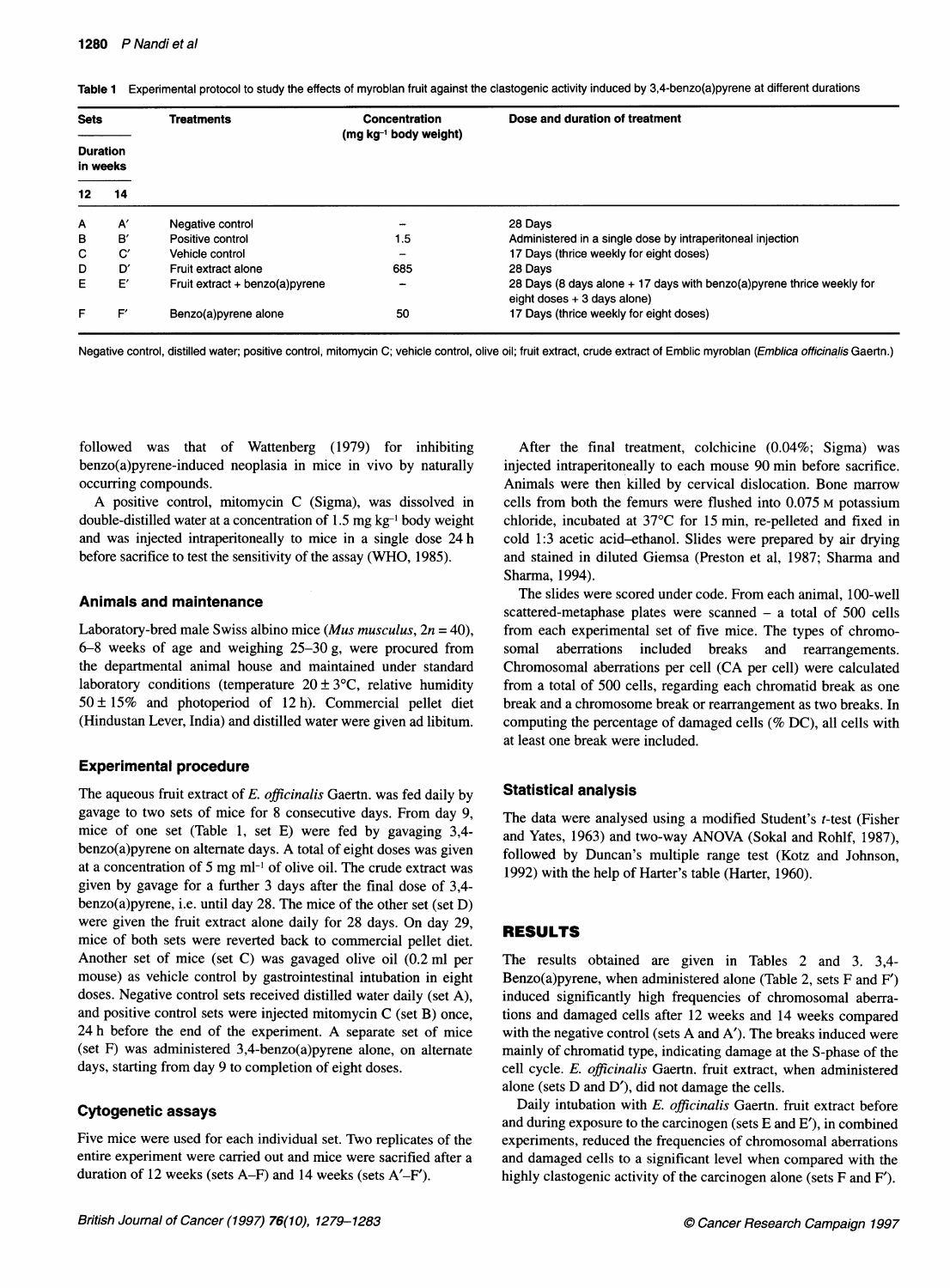Table 2 Alterations in chromosomal aberrations and damaged cells (in a total of 500 cells)

|            |                         |                 | <b>Damaged cells</b> |   |                          |                        |
|------------|-------------------------|-----------------|----------------------|---|--------------------------|------------------------|
| <b>Set</b> | <b>Treatment</b>        | <b>Total CA</b> |                      |   | CA per cell <sup>a</sup> | DC% <sup>D</sup>       |
|            |                         | ${\bf B}'$      | B''                  | R | (mean±s.d.)              | (mean±s.d.)            |
|            | After 12 weeks          |                 |                      |   |                          |                        |
| A          | Distilled water         | 9               |                      |   | $0.018 \pm 0.00632$      | $1.8 \pm 0.63245$      |
| в          | Mitomycin C alone       | 90              | $\overline{2}$       | 4 | $0.204 \pm 0.01837***$   | $19.2 \pm 1.03279$ *** |
| с          | Olive oil alone         | 9               |                      |   | $0.018 \pm 0.00632$      | $1.8 \pm 0.63245$      |
| D          | <b>Extract alone</b>    | 12              |                      |   | $0.024 \pm 0.01837$      | $2.4 \pm 1.83787$      |
| E          | Extract plus carcinogen | 33              |                      | 2 | $0.074 \pm 0.01349$ ***  | $7.0 \pm 1.69967***$   |
| F          | Carcinogen alone        | 65              |                      |   | $0.134 \pm 0.02836$ ***  | $11.6 \pm 2.27058***$  |
|            | After 14 weeks          |                 |                      |   |                          |                        |
| A'         | Distiled water          | 8               |                      | 2 | $0.024 \pm 0.01837$      | $2.0 \pm 1.33334$      |
| B          | Mitomycin C alone       | 95              | 2                    | 6 | $0.222 \pm 0.02573$ ***  | 18.2 ± 0.63245***      |
| C'         | Olive oil alone         | 11              |                      |   | $0.026 \pm 0.00966$      | $2.4 \pm 0.84327$      |
| D'         | <b>Extract alone</b>    | 12              |                      |   | $0.028 \pm 0.01932$      | $2.6 \pm 1.89736$      |
| E'         | Extract plus carcinogen | 45              |                      | 2 | $0.098 \pm 0.02394$ ***  | $9.4 \pm 1.89736$ ***  |
| F'         | Carcinogen alone        | 69              |                      | 4 | $0.154 \pm 0.01646$ ***  | 12.6 ± 1.89736***      |

aMean number of chromosomal aberrations per cell. bMean percentage of damaged cells. B' and B", chromatid and chromosomal breaks (excluding gaps) respectively; R, rearrangements; CA, chromosomal aberrations; DC%, percentage of damaged cells; \*\*\*P-value significant at 0.001 level; s.d., standard deviation; carcinogen, 3,4-benzo(a)pyrene; extract, fruit extract of Emblica officinalis Gaertn.

#### Table 3 Duncan's multiple range test

| <b>Distilled water</b> | Olive oil | <b>Fruit extract</b> | Fruit extract plus carcinogen | Carcinogen |
|------------------------|-----------|----------------------|-------------------------------|------------|
|                        |           |                      |                               |            |
| 0.018                  | 0.018     | 0.024                | 0.074                         | 0.134      |
| 1.8                    | 1.8       | 2.4                  | 7.0                           | 11.6       |
|                        |           |                      |                               |            |
| 0.024                  | 0.026     | 0.028                | 0.098                         | 0.154      |
| 2.0                    | 2.4       | 2.6                  | 9.4                           | 12.6       |
|                        |           |                      |                               |            |

The straight lines denote insignificant difference between the means at 0 = 0.05. Fruit extract, fruit extract of Emblica officinalis Gaertn. Carcinogen, 3,4-benzo(a)pyrene.

## **DISCUSSION**

3,4-Benzo(a)pyrene is a known genotoxic carcinogen. This category of carcinogen functions as an electrophilic reactant, as originally postulated by Miller and Miller (1981). The main active group is <sup>a</sup> diol epoxide. It causes DNA damage by both direct and indirect mechanisms. The latter involve oxygen-derived free radicals (Ide et al, 1983). Chromosome aberrations, mainly chromatid breaks, were obtained 12 and 14 weeks after the end of the treatment, following the protocol of Wattenberg (1979). Such breaks may indicate that in the haemopoietic cells, chromatid breaks may be induced in successive cell cycles by benzo(a)pyrene, with the potential to generate progeny with aberrant chromosomes, leading to genomic instability and carcinogenesis. Emerit et al (1995a and b) suggested that clastogenic factors (CFs) are released by cells exposed to oxidative stress, which, in turn, leads to further oxyradical generation and may possibly play a role in the progressive impairment of blood cell-producing bone marrow and may predispose patients to the development of cancer. Free radicals or reactive oxygen species play an important role in the initiation and progression of cancer.

Many radical scavengers, including naturally occurring compounds such as vitamin C, have been found to reduce the activity of such reactive oxygen species (Desai et al, 1996). Another component, ellagic acid, has also been shown to protect against DNA damage by benzo(a)pyrene (Khanduja and Majid, 1993). However, as vitamin C is present in <sup>a</sup> much higher quantity than the other ingredients, the protective action of vitamin C was compared with that of the crude extract. Emerit et al (1995b) have also recommended prophylactic use of anti-oxidants against cancer, using clastogenic plasma activity as a guide.

While screening for the protective action of plant extracts in the diet against chromosome-damaging (clastogenic) activity of known genotoxicants, we have shown that the crude extract gave a higher degree of protection than its principal components. These effects were related to the total activity of the crude extract, rather than that of a single major component (Sarkar et al, 1996).

The most widely used chemopreventive agents against oral cancer (e.g. vitamins A, E, C and beta carotene) are antioxidants/freeradical scavengers. These antioxidants, both natural and synthetic, inhibit the formation of chromosome aberrations (Kada et al, 1978; Barale et al, 1983; Enwonwu and Meeks, 1995). Vitamin C has been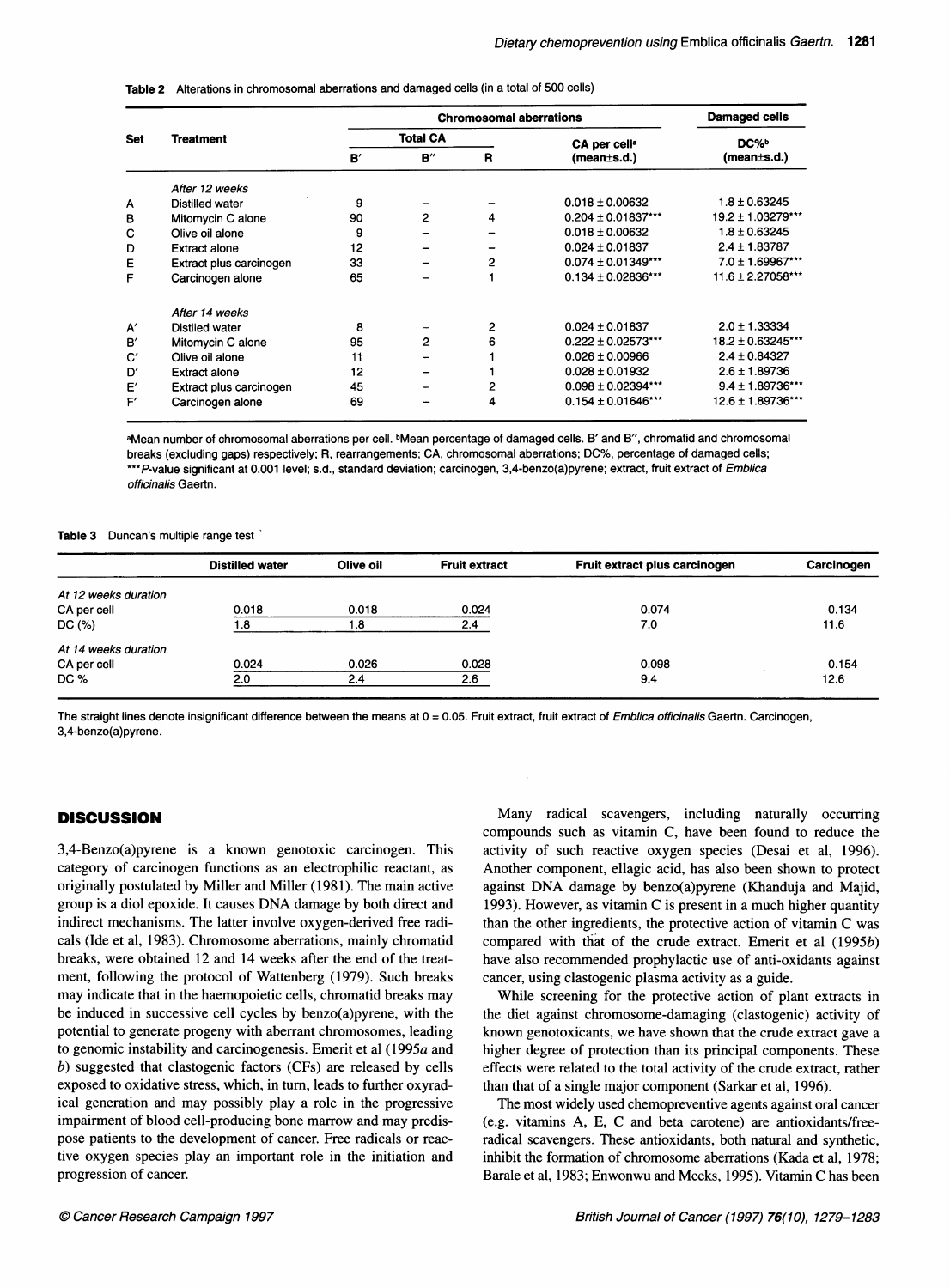suggested to protect against cancer by inhibiting nitrosamine formation, to prevent activation of carcinogens, to enhance detoxification of carcinogens, to enhance the immune response and to inhibit the promotion phase (Machlin, 1995). The protective activity of E. officinalis Gaertn. fruit extract against 3,4-benzo(a)pyrene, shown here, can be attributed to the combined activity of vitamin C and the other minor components of the fruit extract, such as ellagic acid, gallic acid and tannins, which are known to have anti-cancer properties (Dixit et al, 1985; Hirose et al, 1991; Fujiki et al, 1992; Sayer et al, 1993). This work is of importance, as E. officinalis Gaertn. fruit extract can be used as a natural dietary supplement to counteract the cytotoxic effects of exposure to the carcinogen 3,4-benzo(a)pyrene in the initial phases.

# ACKNOWLEDGEMENTS

The authors gratefully acknowledge the financial support received from the University Grants Commission and the Department of Biotechnology, Government of India, New Delhi, and would like to thank Professor AK Sharma, Centre for Advanced Study in Cell and Chromosome Research and the authorities of Vivekananda Institute of Medical Sciences, for facilities provided and for encouragement.

#### REFERENCES

- Archer VE (1988) Cooking methods, carcinogens and diet cancer studies. Nutrition and Cancer 11: 75-79
- Barale R, Zucconi D, Bertini R and Lopriero N (1983) Vegetables inhibit, in vivo, the mutagenicity of nitrite combined with nitrosable compounds. Mutat Res 120: 145-150
- Bartsch H, Oshima H and Pignatelli B (1988) Inhibitors of endogenous nitrosation. Mechanisms of implications in human cancer prevention. Mutat Res 202: 307-3 11
- Birt DF and Bresnick E (1991) Chemoprevention by non-nutrient components of vegetables and fruits. In Cancer and Nutrition, Alfin-Slater RB and Kritchewsky D. (eds), pp. 221-260. Plenum Press: New York
- Chopra RN, Nayar SL and Chopra IC (1956) Glossary of Indian Medicinal Plants. Council of Scientific and Industrial Research: New Delhi
- Davies MB, Austin <sup>J</sup> and Partridge DA (1991) Vitamin C: Its Chemistry and Biochemistry. The Royal Society of Chemistry: Cambridge. pp. 103-110
- Desai KN, Wei H and Lamartiniere CA (1996). The preventive and therapeutic potential of the squalene-containing compound, roidex, on tumor promotion and regression. Cancer Lett 101: 93-96
- Dhir H, Roy AK, Sharma A and Talukder G, (1990a) Modification of clastogenicity of lead and aluminium in mouse bone marrow cells by dietary ingestion of Phyllanthus emblica fruit extract. Mutat Res 241: 305-312
- Dhir H, Roy AK, Sharma A and Talukder G, (1990b) Protection afforded by aqueous extracts of Phyllanthus species against cytotoxicity induced by lead and aluminium salts. Phytother Res 4: 172-176
- Dhir H, Agarwal K, Sharma A and Talukder G (1991) Modifying role of Phyllanthus emblica and ascorbic acid against nickel clastogenicity in mice. Cancer Lett 59: 9-18
- Dhir H, Roy AK, Sharma A and Talukder G (1993) Relative efficacy of Phyllanthus emblica fruit extract and ascorbic acid in modifying lead and aluminium-induced sister chromatid exchanges. Environ Mol Mutagen 21: 383-388
- Dixit R, Teel RW, Daniel FB and Stoner GD (1985) Inhibition of BaP and BaPtrans-dihydrodiol metabolism and DNA binding in mouse lung explants by ellagic acid. Cancer Res 45: 2951-2956
- Emeriti, Fabiani JN, Levy A, Ponzio 0, Conti M, Brasme B, Bienvenu P and Hatmi  $M(1995a)$  Plasma from patients exposed to ischemia reperfusion contains clastogenic factors and stimulates the chemiluminiscence response of normal leukocytes. Free Rad Biol Med 19: 405-415

Emerit I, Levy A, Pagano G, Pinto L, Calzone R and Zatterale A (1995b) Transferable clastogenic activity in plasma from patients with Fanconi anemia. Hum Genet 96: 14-20

- Enwonwu CO and Meeks VI (1995) Bionutrition and oral cancer in humans. Crit Rev Oral Biol Med 6: 5-17
- Fisher RA and Yates F (1963) Statistical Table for Biological, Agricultural and Medical Research, 6th edn. Oliver and Boyd: Edinburgh
- Fujiki H, Yoshizawa S, Horiuchi T, Suganama M, Yatsunami J, Nishiwaki S, Okabe S, Nishi-Waki-Matsushima R, Okuda T and Sugimura T (1992) Anticarcinogenic effects of (-)epigallocatechin gallate. Prev Med 21: 503-509
- Ghosh A (1991) Effect of cesium on chromosomes and cell division. Thesis submitted for PhD (Science) degree, University of Calcutta
- Giri AK and Banerjee TS (1986) Antagonistic activity of herbal drug (Phyllanthus emblica) on cytological effects of environmental chemicals on mammalian cells. Cytologia 51: 375-380
- Gupta BC (1908) The Vanusadhi-darpana. SC Auddy: Calcutta
- Harter HL (1960) Critical values for Duncan's new multiple range test. Biometrics 16: 671-685
- Hayatsu H, Arimoto S and Negishi T (1988) Dietary inhibitors of mutagenesis and carcinogenesis. Mutat Res 202: 429-446
- Hirose M, Ozaki K, Takaba K, Fukushima S, Shirai T and Ito N (1991) Modifying effects of the naturally occurring antioxidants y-oryzanol, phytic acid, tannic acid and n-tritriacontane- 16,18-dione in a rat wide-spectrum organ carcinogenesis model. Carcinogenesis 12: 1917-1921
- Ide ML, Kaneko M and Cerutti PA (1983) Benzo(a)pyrene and ascorbate-CuSO<sub>4</sub> induce DNA damage in human cells by indirect action. In Protective Agents in Human and Experimental Cancer, McBrien H and Slater T. (eds), pp. 125-140. Academic Press: New York
- Ito Y, Maeda S and Sugiyama T (1986) Suppression of 7,12-dimethylbenz (a) anthracene-induced chromosome aberrations in rat bone marrow cells by vegetable juices. Mutation Res 172: 55-60
- Kada TK, Morita K and Inoue T (1978) Antimutagenic action of vegetable factor(s) on the mutagenic principle of tryptophan pyrolysate. Mutation Res 53: 35 1-354
- Khanduja KL and Majid <sup>S</sup> (1993) Ellagic acid inhibits DNA binding of benzo(a)pyrene activated by different modes. J Clin Biochem Nutr 15: 1-9
- Kim D, Ahn B, Yeum D, Lee D, Kim S and Park Y (1987) Degradation of carcinogenic nitrosamine formation factor by natural food components. I. Nitrite scavenging effects of vegetable extracts. Bull Korean Fish Soc 20: 463-468
- Kliesch U, Roupova <sup>I</sup> and Adler ID (1982) Induction of chromosome damage in mouse bone marrow by benzo(a)pyrene. Mutat Res 102: 265-273
- Kotz <sup>S</sup> and Johnson NN (eds) (1992) In Encyclopedia of Statistical Sciences, Vol. 2, pp. 424-425. Wiley: New York
- Licht WR, Tannenbaum SR and Deen WM (1988) Use of ascorbic acid to inhibit nitrosation: kinetic and mass transfer for an in vitro system. Carcinogenesis 9: 365-377
- Machlin LJ (1995) Critical assessment of the epidemiological data concerning the impact of antioxidant nutrients on cancer and cardiovascular disease. Crit Rev Food Sci Nutr 35: 41-50
- Miller EC and Miller JA (1981) Mechanisms of chemical carcinogenesis. Cancer 47: 1055-1064

Muenzner R (1986) Modifying action of vegetable juices on the mutagenicity of beef extract and nitrosated beef extract. Food Chem Toxicol 24: 847-850

- Pearson D (1952) The Chemical Analysis of Food, 7th edn. Churchill Livingstone: London
- Preston RJ, Dean BJ, Galloway S, Holden H, McFee AF and Shelby M (1987) Mammalian in vivo cytogenetic assays: analysis of chromosome aberrations in bone marrow cells. Mutat Res 189: 157-165
- Rao TS, Kumari KK, Netaji B and Subhokta PKJP (1985) A pilot study of svetaprada (leucorrhoea) with amalaka guggulu. Journal of Research in Ayurveda and Siddha 6: 213

Roy AK, Dhir H, Sharma A and Talukder G (1991) Comparative efficacy of Phvllanthus emblica fruit extract and ascorbic acid in modifying hepatotoxic and renotoxic effects induced by metals in vivo. Int J Crude Drug Res Int J Pharmacognosy (Netherlands) 29: 117-126

- Roy AK, Dhir H, Sharma A and Talukder G (1992) Modification of metal-induced micronuclei formation in mouse bone marrow erythrocytes by Phyllanthus fruit extract and ascorbic acid. Toxicol Lett 62: 9-17
- Sarkar D, Sharma A and Talukder G (1996) Plant extracts as modulators of genotoxic effects. Botanical Rev 62: 275-300
- Sayer JM, Yagi H, Wood AW, Conney AH and Jerina DM (1993) Extremely facile reaction between the ultimate carcinogen benzo(a)pyrene  $7,8$ -diol-9,10-epoxide and ellagic acid. J Am Chem Soc 104: 5562-5564
- Sharma A (1990) Modulation of mutagenesis by plant products. Platinum Jubilee Lecture, Indian Science Congress Association, Cochin, India